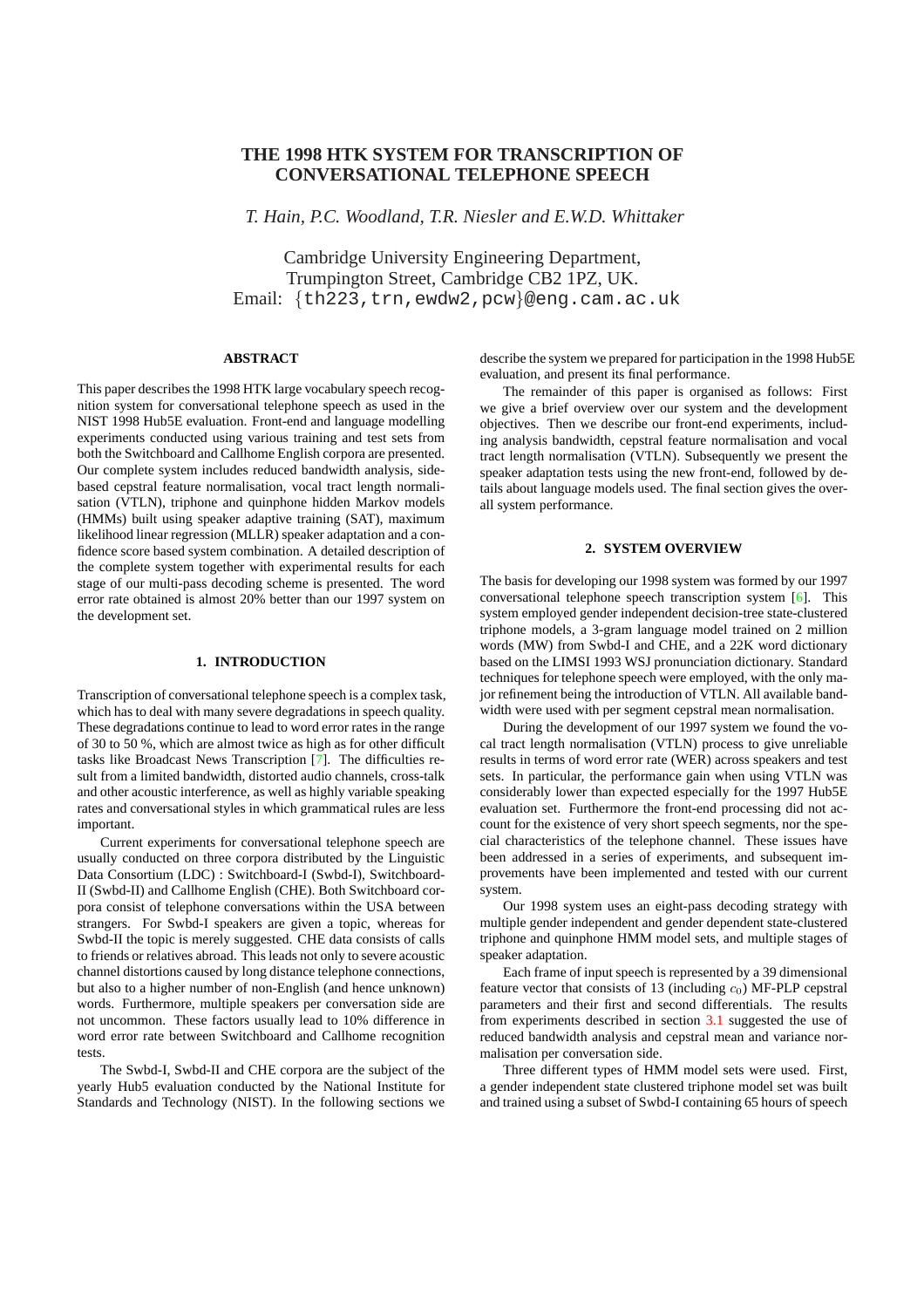<span id="page-1-0"></span>(WS96train). The resulting system contained 6039 speech states with 12 Gaussian mixture components per state. The final model set (M1) was obtained from this by further reestimation and mixture splitting steps using a training set (h5train98) consisting of 163 hours of speech from Swbd-I and 17 hours from CHE. It was found that 16 Gaussians per speech state was optimal. The M1 model set was used in the first decoding pass to obtain the transcripts for gender detection and VTLN warp factor computation.

Secondly, a gender independent triphone model set that uses VTLN warped training data was obtained in a similar fashion to M1. Gender dependent versions were then derived by a single gender dependent reestimation step. This model-set pair, subsequently referred to as M2, was used in the second and the third recognition passes.

Finally, decoding passes 4-7 used a gender dependent pair of quinphone HMM models (M3) trained on the VTLN-warped h5train98 set. A further speaker adaptive training (SAT) [5] iteration has been used. The resulting model set contained 8763 speech states, each characterised by a 16 component mixture Gaussian.

In passes 3-7, maximum likelihood linear regression (MLLR) [2] was employed for updating both means and variances for each conversation side. Whereas one global MLLR transform [wa](#page-3-0)s used in passes 3 and 4, the following stages used a maximum of 2, 4 and 8 transforms per side respectively.

The final stage combined two different system outputs accord[ing](#page-3-0) to a computed confidence score for each word. The confidence scores were generated using an N-best homogeneity measure found using the 1000-best hypotheses from the lattices generated at the appropriate stage. A decision tree pruned using 10 fold cross-validation was used to convert the N-best homogeneity scores to confidence probabilities. This decision tree was trained on the development data also using 10-fold cross validation. System output from the best triphone system (pass 3) and the best quinphone system (pass 7) were combined using ROVER [1].

## **3. FRONT-END EXPERIMENTS**

For fast turnaround on front-end experiments, a small subs[et o](#page-3-0)f the Swbd-I corpus was chosen for training. This subset (referred to as MiniTrain) covers 398 sides containing 17.8 hours of speech and is approximately gender balanced. For testing a gender balanced half-hour set (MTtest) containing Swbd-I data was chosen. All front-end experiments have been conducted using a 2MW Switchboard trigram language model. The following sections detail experiments that investigate analysis bandwidth, cepstral normalisation, and VTLN.

#### **3.1. Coding Bandwidth and Cepstral Normalisation**

Due to the special characteristics of telephone channels, the lower and upper frequency regions are either distorted or blocked by filtering operations. We compared systems using Mel-scale Filterbanks within the full 4kHz range and a reduced range between 125-3800 Hz.

Speech recognition systems designed for read speech or even Broadcast News data usually apply a per segment cepstral mean normalisation scheme to reduce the effects of constant channel characteristics. However, for telephone conversations the average utterance duration is less than 3 seconds, thus providing poor estimates for the segment means. To overcome this, the mean was calculated over a complete conversation side.

Results in Table 1 show the performance of HMM model sets trained on MiniTrain for different bandwidths using both of the cepstral mean subtraction strategies. Surprisingly the reduced bandwidth system performs worse on the MTtest set. Nevertheless both coding strategies show a gain of about 1%.

|             | $0-4000Hz$ | 125-3800Hz |
|-------------|------------|------------|
| Seg-CMN GI  | 46.58      | 47.33      |
| Side-CMN GI | 45.67      | 46.17      |

Table 1: % Word Error Rates (WER) for full and reduced bandwidth coding using models trained on the MiniTrain set and tested on MTtest

We also tested the performance of variance normalisation in conjunction with side-based mean normalisation using several different techniques. A standard segment based scheme was compared with side-based variance normalisation and normalisation using a time constant decay. Each feature vector component was normalised to obtain a target variance, which was chosen to be the overall test data variance. Linear side-based variance normalisation produced the best results.

|                        | $0-4000Hz$ | 125-3800Hz |
|------------------------|------------|------------|
| Side-CMN, Side-CVN, GI | 44.82      | 44.35      |
| Side-CMN, Side-CVN, GD | 44.33      | 43.00      |

Table 2: % WER on MTtest using different bandwidth and gender independent (GI) and gender dependent (GD) MiniTrain model sets.

Table 2 shows the effect of side based variance normalisation using both full and reduced bandwidth coding on gender dependent and gender independent models. The performance gain is high especially for the reduced bandwidth case. Reduced bandwidth coding outperforms full bandwidth analysis further using gender dependent HMMs.

#### **3.2. Maximum Likelihood Vocal Tract Length Normalisation**

Maximum likelihood vocal tract length normalisation implements a per speaker linear frequency scaling of the speech spectrum. The scale factor is obtained using a search procedure and is then applied in speaker specific feature stream computation. The scaling can also be implemented by scaling the Mel filterbank centre frequencies with the inverse warping factor. Smoothing of the upper frequency filterbank contents is required when using scale factors larger than one. Instead of achieving this by mirroring the contents of the upper frequency contents [5], our new approach introduces a piecewise linear warping function with lower and upper cut-off frequencies (see Figure 1). The upper threshold improved the stability of our implementation (Table 3), while the lower cut-off frequency affected performance only slightly. Warp factors were found by conducting a parab[oli](#page-3-0)c search over data likelihoods versus warp factors. Given a previously obtained word level transcript, the average per-fra[me](#page-2-0) log-likelihood given some HMM model set was computed by feature reco[mp](#page-2-0)utation and alignment with the transcripts. The next warping factor was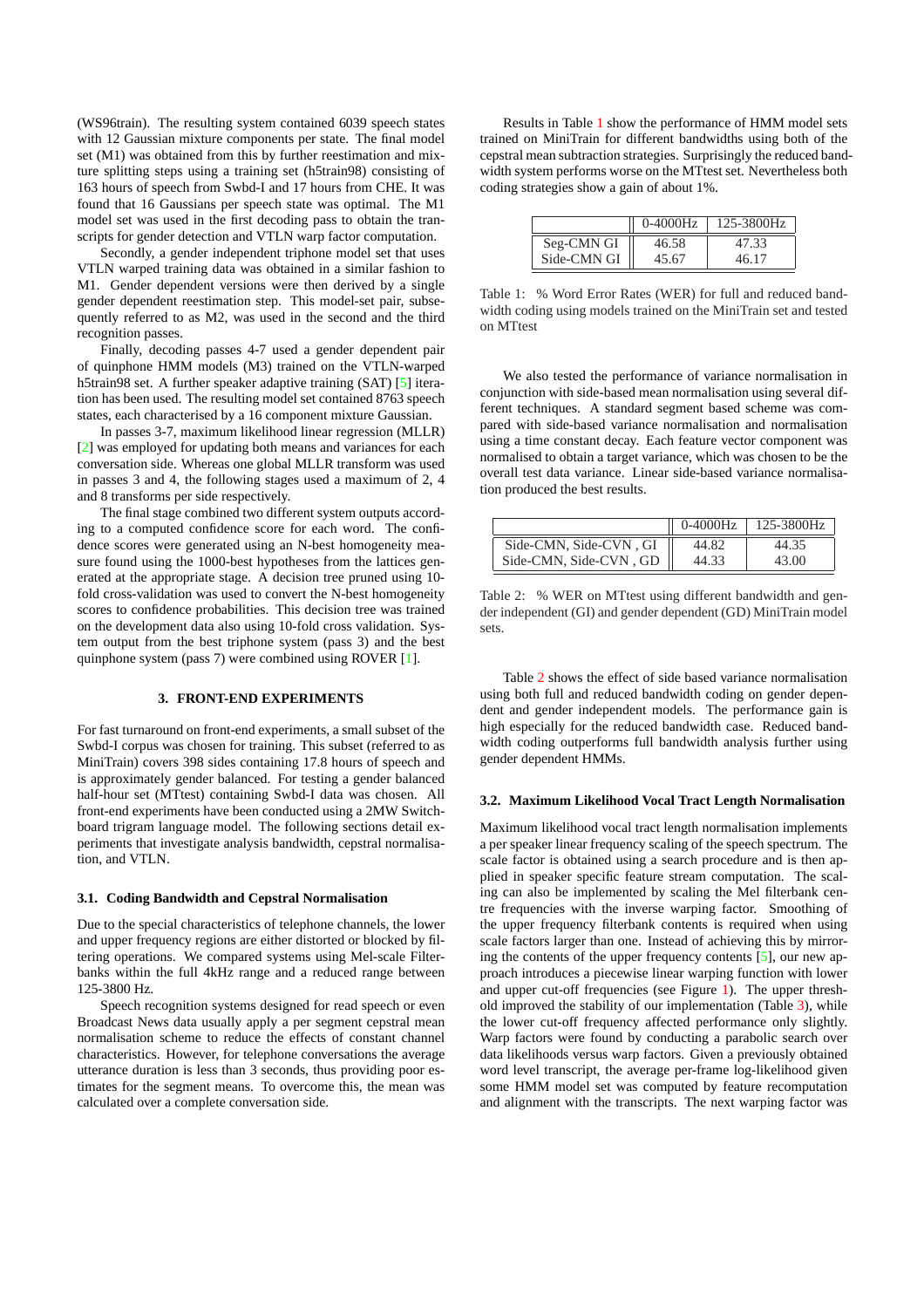<span id="page-2-0"></span>

Figure 1: Piecewise linear VTLN frequency scaling function for warp factors  $\alpha$ .  $f_L$  and  $f_U$  denote lower and upper threshold frequencies.

then selected and the procedure repeated. Since the per-frame loglikelihood tends to be a parabolic function of the warp factor, a suitable search method was chosen to allow rapid estimation of the warp factors.

|     | test  | train $&$ test |
|-----|-------|----------------|
| old | 43.21 | 42.66          |
| new | 42.52 | 41.56          |

Table 3: % WER comparison for different VTLN implementations on MTtest using full bandwidth coding. Test denotes test-set VTLN only, train & test denotes single iteration VTLN models

Warp factors were computed using standard HMM models trained on a particular dataset for the use of VTLN in training. New models were generated by single pass retraining with the appropriately warped training data. Since multiple iterations of VTLN training are necessary to allow the warp factor distribution to converge, the models generated in one iteration serve as a warp factor estimator as well as the base for single pass retraining in the next iteration.

VTLN Experiments for both coding bandwidths are shown in Table 4. In the full bandwidth case the warp factor distribution settled after two iterations, whereas four iterations were necessary for the reduced bandwidth models. Even though full-band coding seems to perform well for GI models, the gain using GD models for reduced-band coding is 0.4% greater. Since the relative improvement is small, this result was cross-checked with another test set.

|    |            | $0-4000$ Hz | 125-3800Hz |
|----|------------|-------------|------------|
| GI | test       | 43.21       | 43.18      |
| GD | test       | 41.92       | 41.33      |
| GI | train/test | 41.45       | 41.61      |
| GD | train/test | 40.75       | 40.20      |

Table 4: % WER for systems trained on MiniTrain and tested on MTtest. VTLN warping in training and test both for GI and GD models for full and reduced bandwidth coding.

#### **4. SPEAKER ADAPTATION**

The more robust implementation of VTLN together with gender dependent modelling reduced the improvement in word error rate achieved with MLLR speaker adaptation significantly. Our 1997 system achieved a gain of 4.8% on the 1997 Hub5E evaluation set using only global mean and variance speech transforms, and a further 1.6% by subsequent iterations with larger numbers of speech transforms. In comparison, only 2.5% improvement has been obtained using our 1998 front-end. The contribution of variance adaptation was only 0.2%, and the smallness of this figure may be attributed to the per-speaker variance normalisation. Subsequent MLLR iterations gave approximately similar improvements as for our 1997 system.

## **5. LANGUAGE MODELLING**

Approximately 3 million words of Switchboard and Callhome English transcriptions were available for language model training (the h5trainLM set). From this, a 27k word recognition vocabulary containing only English words was determined. Furthermore, backoff bigram (bgH5), trigram (tgH5) and 4-gram (fgH5) models were trained from h5trainLM. To evaluate the effect of the increase in training data, a trigram tgH5 97 was built using the approximately 2 million words of Switchboard transcriptions used in our 1997 system.

Using the 27k wordlist, bigram (bgBN), trigram (tgBN) and 4-gram (fgBN) models were trained from Broadcast News data ranging in epoch from January 1992 to December 1997.

Corresponding H5 and Broadcast News models were merged by linear interpolation into a single resultant language model file, allowing them to be used directly in the recognition search. Thus bgH5 was merged with bgBN to form bgint98, tgH5 with tgBN to form tgint98, and fgH5 with fgBN to yield fgint98.

Finally, a class-based trigram language model (cat98) was produced using 350 automatically generated word classes based on word bigram statistics [3]. Bigrams and trigrams were only added if they improve the training set leave-one-out perplexity [4]. Both the categories as well as the trigram category model were built using only h4trainLM. An optimal interpolation (in terms of perplexity on the complete 1997 Hub5E evaluation set ) was produced between fgH5, fgBN [and](#page-3-0) cat98 with respective weight[s o](#page-3-0)f 0.42, 0.28 and 0.30 , and will be referred to as fgintcat98.

Table 5 displays the performance of these language models. Note that the 1997 NIST scoring conventions were used in WER calculation. The WER results for tgint98, fgint98, and fgintcat98 were obtained by rescoring lattices produced with bgint98.

| LM                | <b>PP</b> | WER  |
|-------------------|-----------|------|
| $tgH5_97$         | 98.3      |      |
| tgH5              | 94.1      |      |
| cat <sub>98</sub> | 101.8     |      |
| bgint98           | 101.7     | 45.8 |
| tgint98           | 82.0      | 42.7 |
| fgint98           | 79.2      | 42.3 |
| fgintcat98        | 76.4      | 41.5 |

Table 5: Perplexity (PP) on eval97 and WER on eval97sub for various language models.